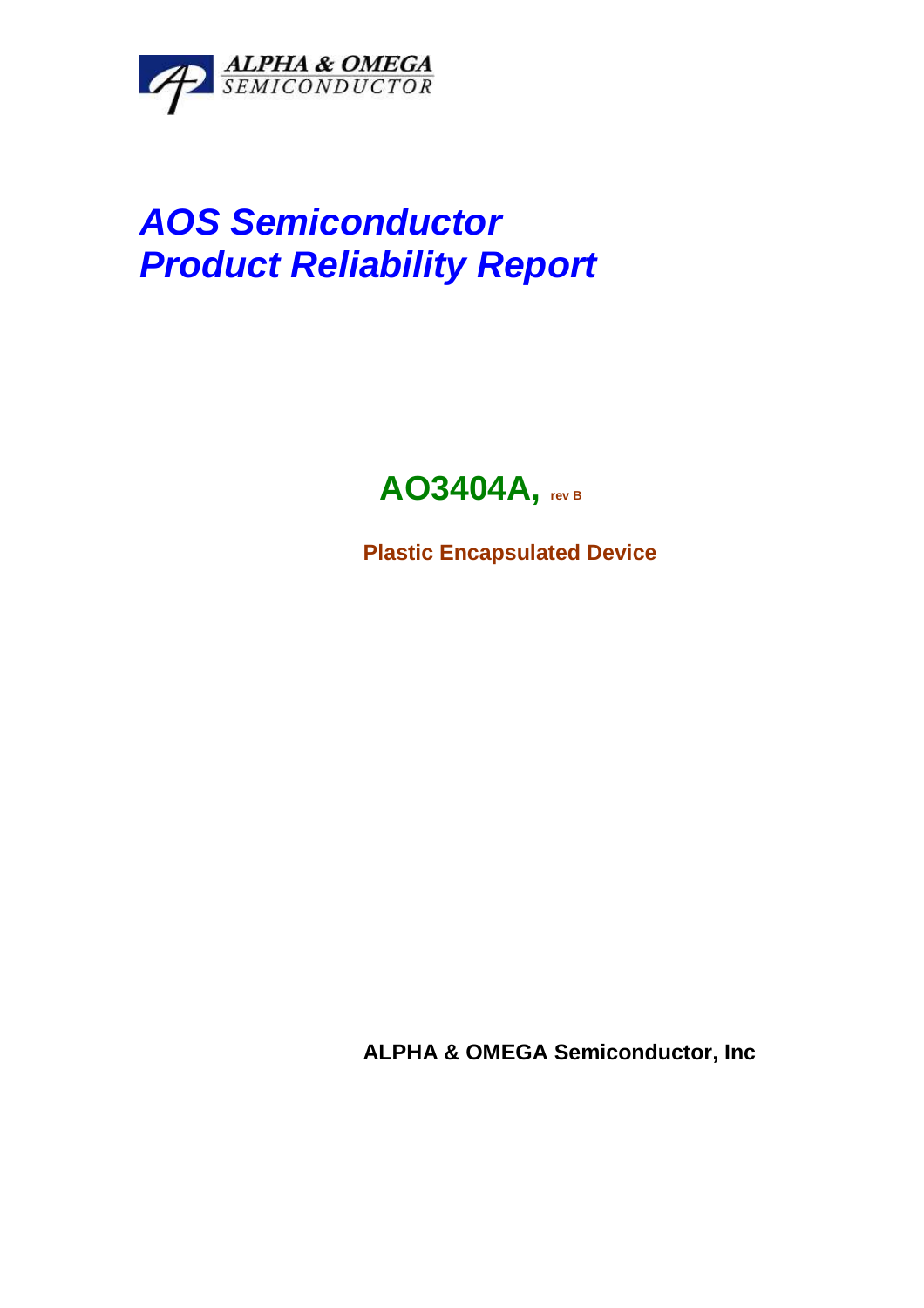

This AOS product reliability report summarizes the qualification result for AO3404A. Accelerated environmental tests are performed on a specific sample size, and then followed by electrical test at end point. Review of final electrical test result confirms that AO3404A passes AOS quality and reliability requirements. The released product will be categorized by the process family and be monitored on a quarterly basis for continuously improving the product quality.

#### **Table of Contents:**

- I. Product Description
- II. Package and Die information
- III. Environmental Stress Test Summary and Result
- IV. Reliability Evaluation

#### **I. Product Description:**

The AO3404A uses advanced trench technology to provide excellent RDS(ON) and low gate charge. This device is suitable for use as a load switch or in PWM applications. The source leads are separated to allow a Kelvin connection to the source, which may be used to bypass the source inductance.

-RoHS Compliant -Halogen Free

Detailed information refers to datasheet.

#### **II. Die / Package Information:**

|                                                           | AO3404A                        |
|-----------------------------------------------------------|--------------------------------|
| <b>Process</b>                                            | Standard sub-micron            |
|                                                           | Low voltage N channel          |
| Package Type                                              | 3 lead SOT23                   |
| <b>Lead Frame</b>                                         | Cu                             |
| Die Attach                                                | Ag Epoxy                       |
| <b>Bonding Wire</b>                                       | Cu & Au wire                   |
| <b>Mold Material</b>                                      | Epoxy resin with silica filler |
| MSL (moisture sensitive level) Level 1 based on J-STD-020 |                                |

**Note \*** based on information provided by assembler and mold compound supplier